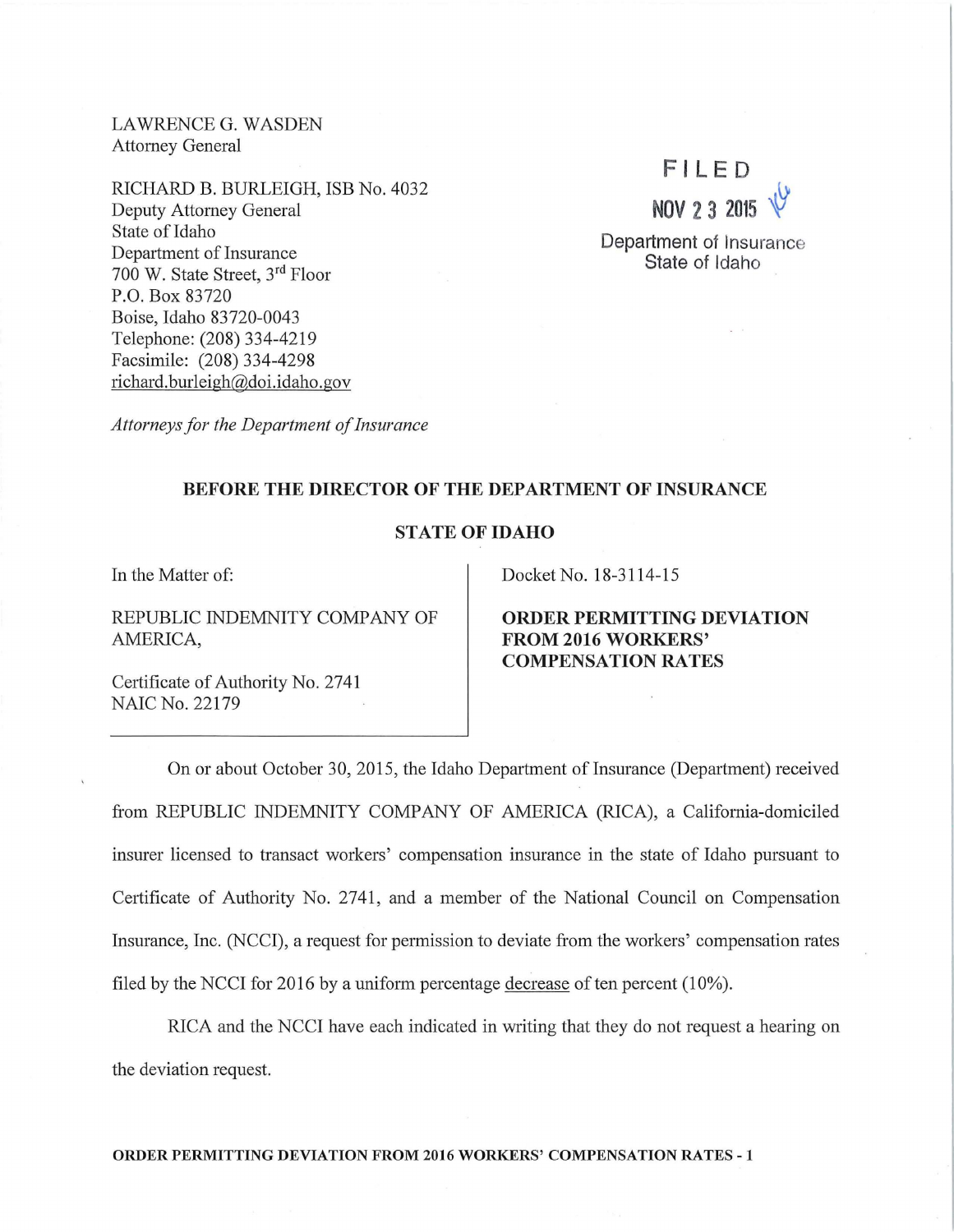The Department's Director (Director), having reviewed and being fully apprised of RICA's request to deviate from the Idaho workers' compensation premium rates filed by the NCCI for 2016, and the requirements of Idaho Code  $\S$  41-1614, has determined that the requested rate deviation is justified.

NOW, THEREFORE, IT IS HEREBY ORDERED, pursuant to Idaho Code § 41-1614, that RICA's request to deviate by a uniform percentage decrease of ten percent (10%) from the workers' compensation rates filed by the NCCI for 2016, exclusive of terrorism rates, is GRANTED. This deviation from the Idaho workers' compensation premium rates filed by the NCCI for 2016 shall take effect on January **1,** 2016, and shall remain in effect for one year from that date unless terminated sooner with the approval of the Director.

DATED this **2**<sup>3</sup> day of November, 2015.

STATE OF IDAHO DEPARTMENT OF INSURANCE

DEAN L. CAMERON

Director

**ORDER PERMITTING DEVIATION FROM 2016 WORKERS' COMPENSATION RATES - 2**